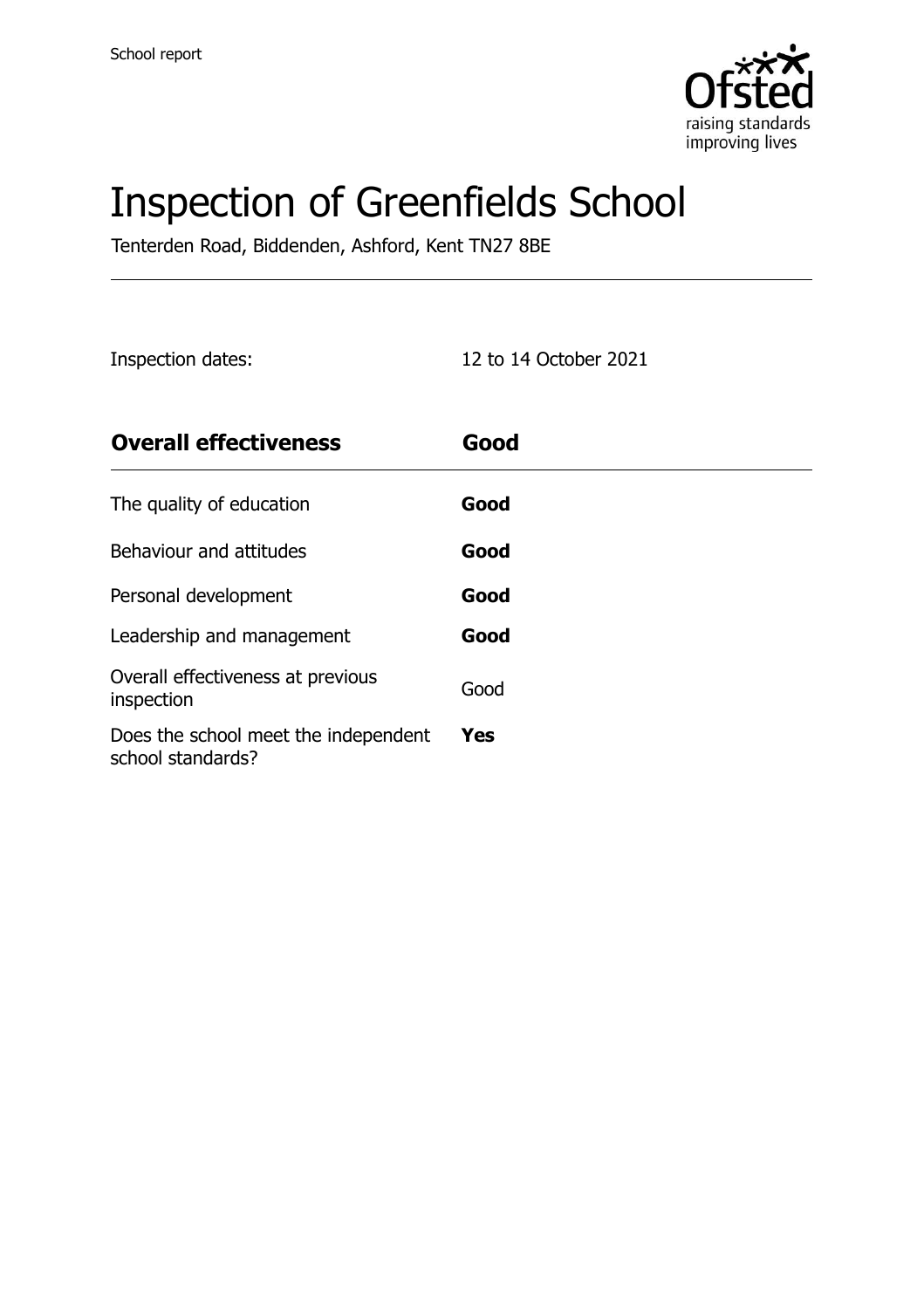

## **What is it like to attend this school?**

Pupils demonstrate the school's success in nurturing their personal and emotional development. They are thoughtful, kind and considerate towards others. Pupils speak honestly and openly about their thoughts, views and ambitions. For example, during the inspection, one explained that he would like to be a police officer, saying, 'I'd like to help some of the most vulnerable people, like people on the streets. The world's given me so much and I want to give something back.'

Pupils are happy to be in school and proudly show off their work to visitors. They arrive in school in the mornings looking very smart in their school uniform and are warmly greeted by adults. Pupils have fun during breaktimes. They enjoy playing games, such as football, with friends and members of staff, and do so sensibly. Adults want the best for pupils. They expect them to work hard and behave well. Pupils want this too, although their emotional and social needs make it difficult for them to act as they would wish all of the time. The school's effective work to support pupils' personal development has led to some notable improvements in behaviour. The considerable care and attention adults give to individual pupils is clear. This makes a significant contribution to pupils' well-being. Pupils feel secure and valued. There are no concerns about bullying.

## **What does the school do well and what does it need to do better?**

Leaders have secured notable improvements in the school's curriculum since the previous inspection. Curriculum plans in English and mathematics are particularly well developed. They provide a strong framework for teaching and learning and are securely embedded. This means that teachers are clear about what they need to teach. A few aspects of the curriculum are less well developed. For example, the computing curriculum is currently being developed to ensure progression in knowledge and skills. The recently appointed computing lead has given careful thought to priorities for improvement in this subject and has sensible plans for development.

The school gives reading a high priority. Disrupted education in the past means that pupils' reading skills vary widely when they join the school. Teachers know where pupils have gaps in their reading knowledge. They use a wide range of approaches, including effective phonics teaching, to help pupils to develop secure reading skills. The school's books are chosen with care to capture pupils' interest. Pupils enjoy books. During the inspection, for instance, some of the younger pupils happily took turns to read 'Room on a Broom' with their teacher, delighting in the rhythm and humour of the text.

The school meets the needs of its pupils very well. Teachers plan work thoughtfully, paying close attention to pupils' needs. They continuously evaluate pupils' responses during lessons, making changes to the work set accordingly. Regular opportunities to revisit previous learning help to reinforce pupils' knowledge and understanding.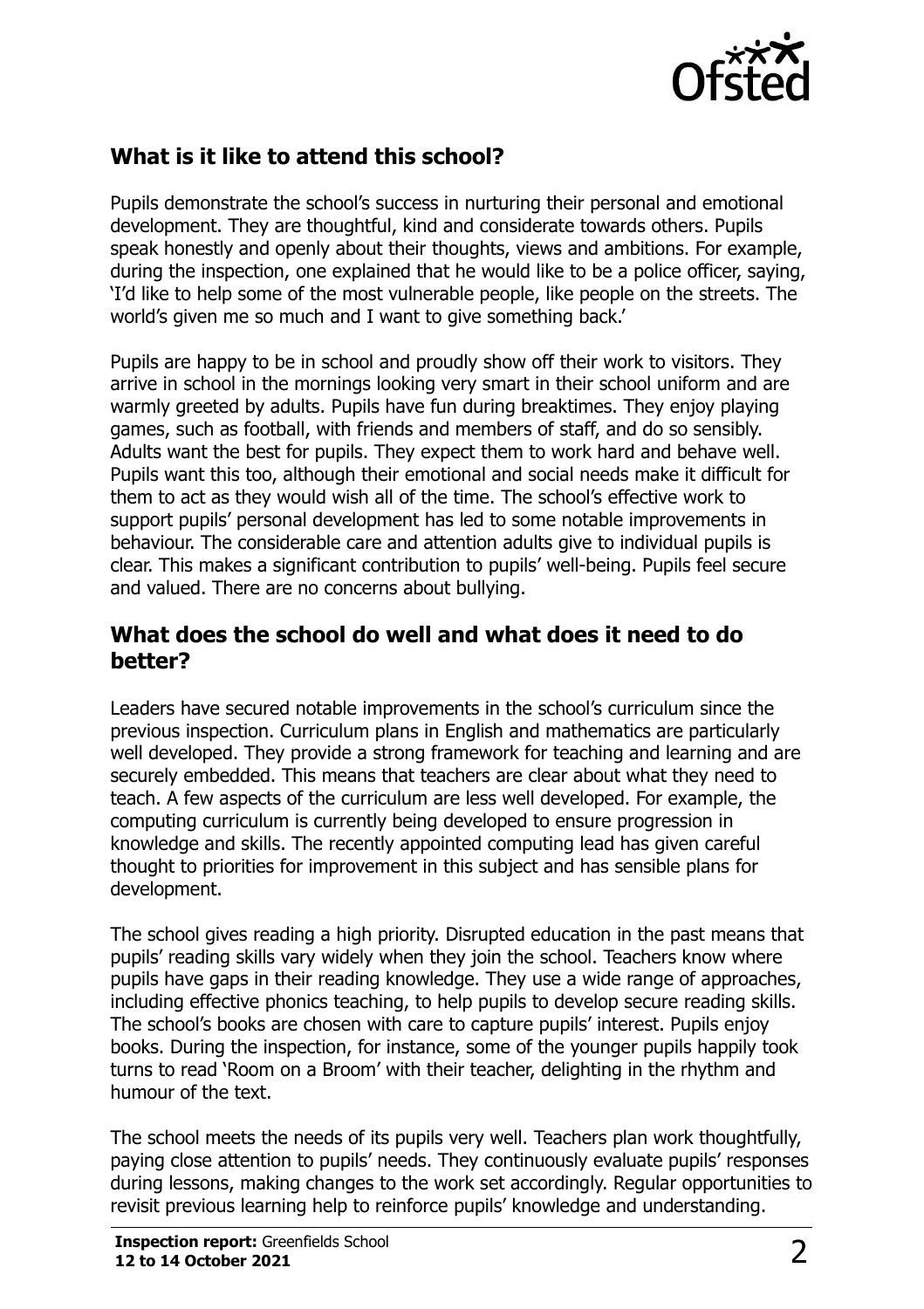

The school's broad and rich curriculum contributes well to pupils' personal development. Activities such as swimming and cooking help to build pupils' confidence, as well as equipping pupils with important life skills. For example, during the inspection, pupils thoroughly enjoyed cooking risotto. Special events, such as Harvest Festival, the Greenfields school festival and Christmas shows, provide valuable opportunities for pupils to engage with the wider community. Assemblies are used to teach pupils about different religions and beliefs, as well as fundamental British values. The school complies with schedule 10 of the Equality Act 2010. The school's curriculum includes attention given to careers guidance. However, leaders have rightly identified elements of this aspect of its work which need improvement. They have suitable plans in place to strengthen careers advice.

The school's therapeutic approach to supporting pupils works very well. Leaders have a thorough understanding of pupils' needs. They think deeply about the reasons underpinning pupils' anxieties and identify different ways of supporting each pupil. The school's success in changing pupils' attitude to school is evident in marked improvements in attendance for individual pupils. Leaders work closely with local authorities and agencies, such as the police, to ensure that pupils are well supported.

Pupils develop increasingly positive attitudes to school and usually behave well in lessons. However, their significant emotional needs mean that pupils sometimes find it hard to settle in the classroom. Leaders have established clear procedures to minimise the impact on other pupils' learning when this is the case. For example, the school's clinical education support assistants (CESAs) are always on hand to support pupils whenever needed. One of the CESAs was present while an inspector had a discussion with individual pupils. His quiet, reassuring presence meant that pupils felt comfortable talking with a visitor.

Governors regularly discuss the school's work. They ask sensible questions which help them to monitor the impact of developments. The proprietors have strengthened their relationship with the school during recent months. For example, the headteacher now attends the proprietors' strategy meetings so that her views can feed into planned developments. The proprietors are pleased with improvements introduced by the headteacher since her appointment and are excited about the school's future. They have ensured that the independent school standards continue to be met.

## **Safeguarding**

The arrangements for safeguarding are effective.

The school takes pupils' safety seriously. Adults take care of the pupils, who feel safe and valued as a result. Pupils know that they can speak to an adult for help and advice.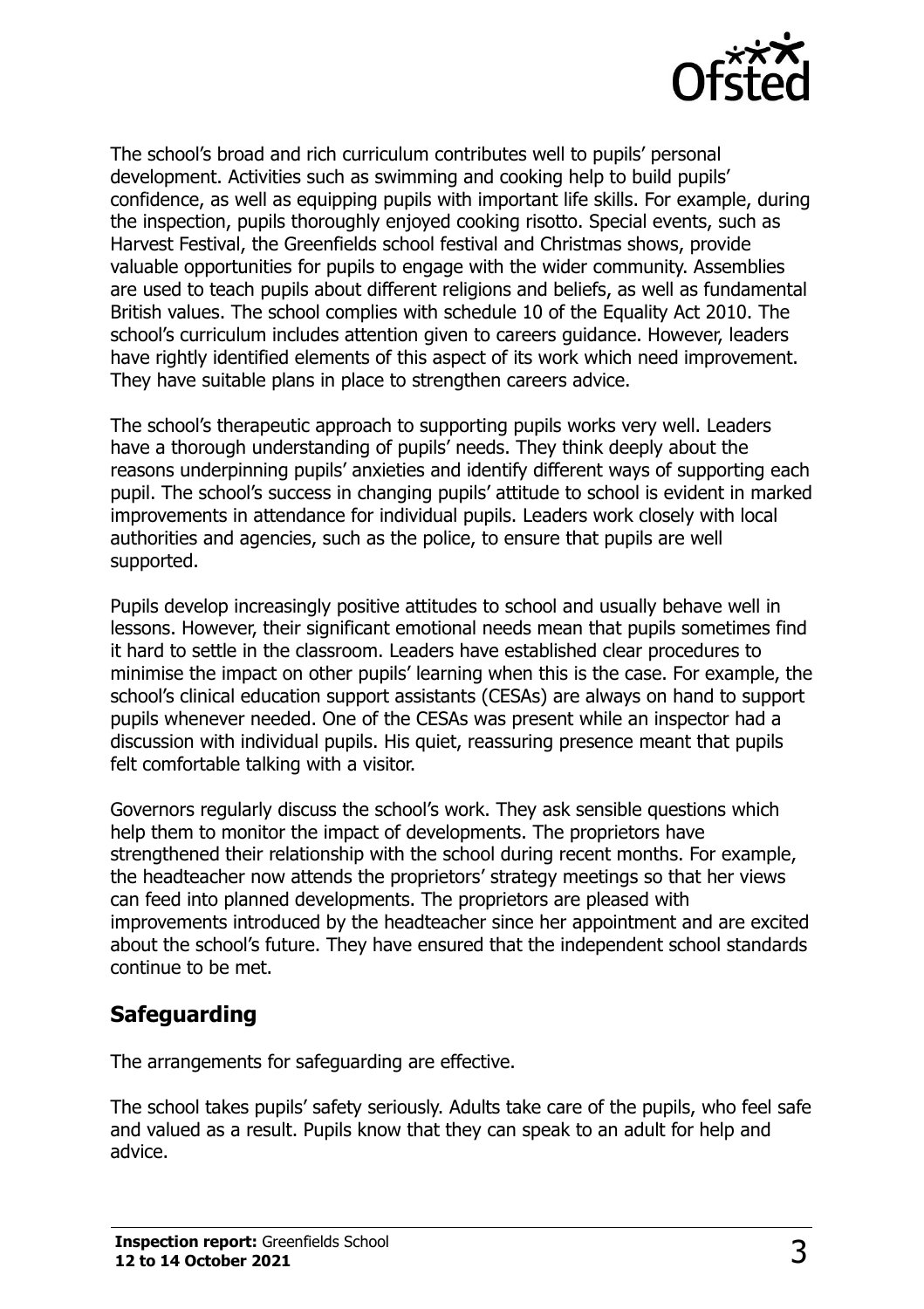

Well-established safeguarding procedures help to keep pupils safe. For example, the estate manager makes sure that all safety equipment is regularly checked and serviced. Leaders have made recent changes to enhance pupils' safety further. For example, they are currently relocating some classrooms to increase security. The school's safeguarding policy meets requirements and is available from the school on request.

## **What does the school need to do to improve?**

## **(Information for the school and proprietor)**

- Weaknesses in careers advice and work experience mean that pupils are less able to make informed choices about future work and education options. Staff provide pupils with reasonable careers advice. However, they lack the specialist knowledge needed to ensure that pupils understand the full range of career options available. Leaders should make sure that pupils have access to effective careers advice.
- The computing curriculum does not support pupils' learning in this subject well enough. Limited availability of computer equipment makes it difficult for teachers to deliver some aspects of the computing curriculum. Pupils have too few opportunities to use and improve their computing skills in subjects such as mathematics and science. Leaders should develop this aspect of the school's curriculum.

### **How can I feed back my views?**

You can use [Ofsted Parent View](http://parentview.ofsted.gov.uk/) to give Ofsted your opinion on your child's school, or to find out what other parents and carers think. We use information from Ofsted Parent View when deciding which schools to inspect, when to inspect them and as part of their inspection.

The Department for Education has further quidance on how to complain about a school.

If you are the provider and you are not happy with the inspection or the report, you can [complain to Ofsted.](http://www.gov.uk/complain-ofsted-report)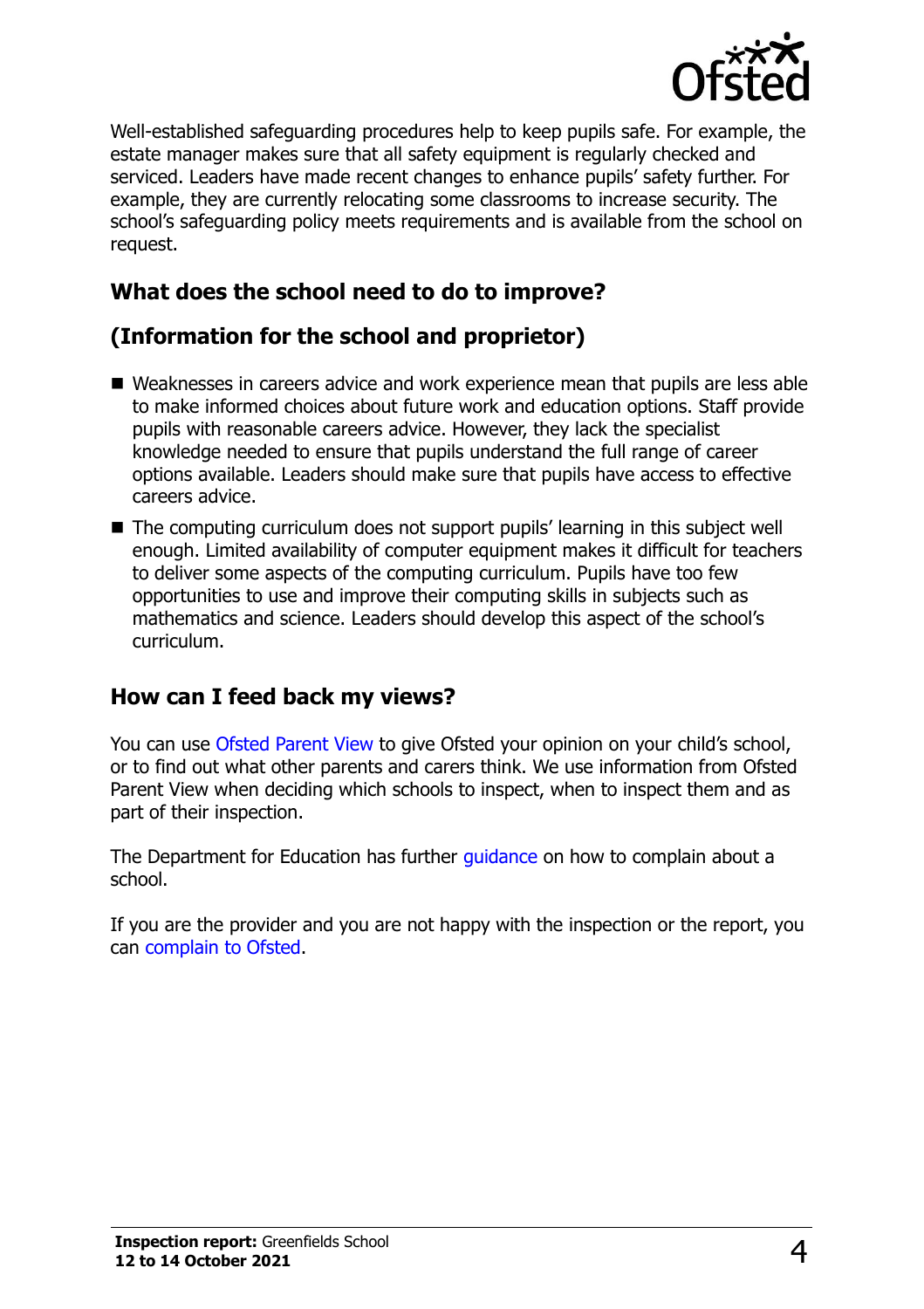

## **School details**

| Unique reference number             | 131780                                  |
|-------------------------------------|-----------------------------------------|
| <b>DfE registration number</b>      | 886/6084                                |
| <b>Local authority</b>              | Kent                                    |
| <b>Inspection number</b>            | 10202272                                |
| <b>Type of school</b>               | Other independent special school        |
| <b>School category</b>              | Independent school                      |
| <b>Age range of pupils</b>          | 5 to 16                                 |
| <b>Gender of pupils</b>             | Mixed                                   |
| Number of pupils on the school roll | 14                                      |
| <b>Number of part-time pupils</b>   | $\mathbf{0}$                            |
| <b>Proprietor</b>                   | <b>Childhood First</b>                  |
| <b>Chair</b>                        | Sarah Scarratt                          |
| <b>Headteacher</b>                  | Kelly Cartwright                        |
| <b>Annual fees (day pupils)</b>     | £30,000                                 |
| <b>Telephone number</b>             | 01580 292 523                           |
| Website                             | http://childhoodfirst.org.uk            |
| <b>Email address</b>                | greenfieldsschool@childhoodfirst.org.uk |
| <b>Dates of previous inspection</b> | 27 to 29 June 2017                      |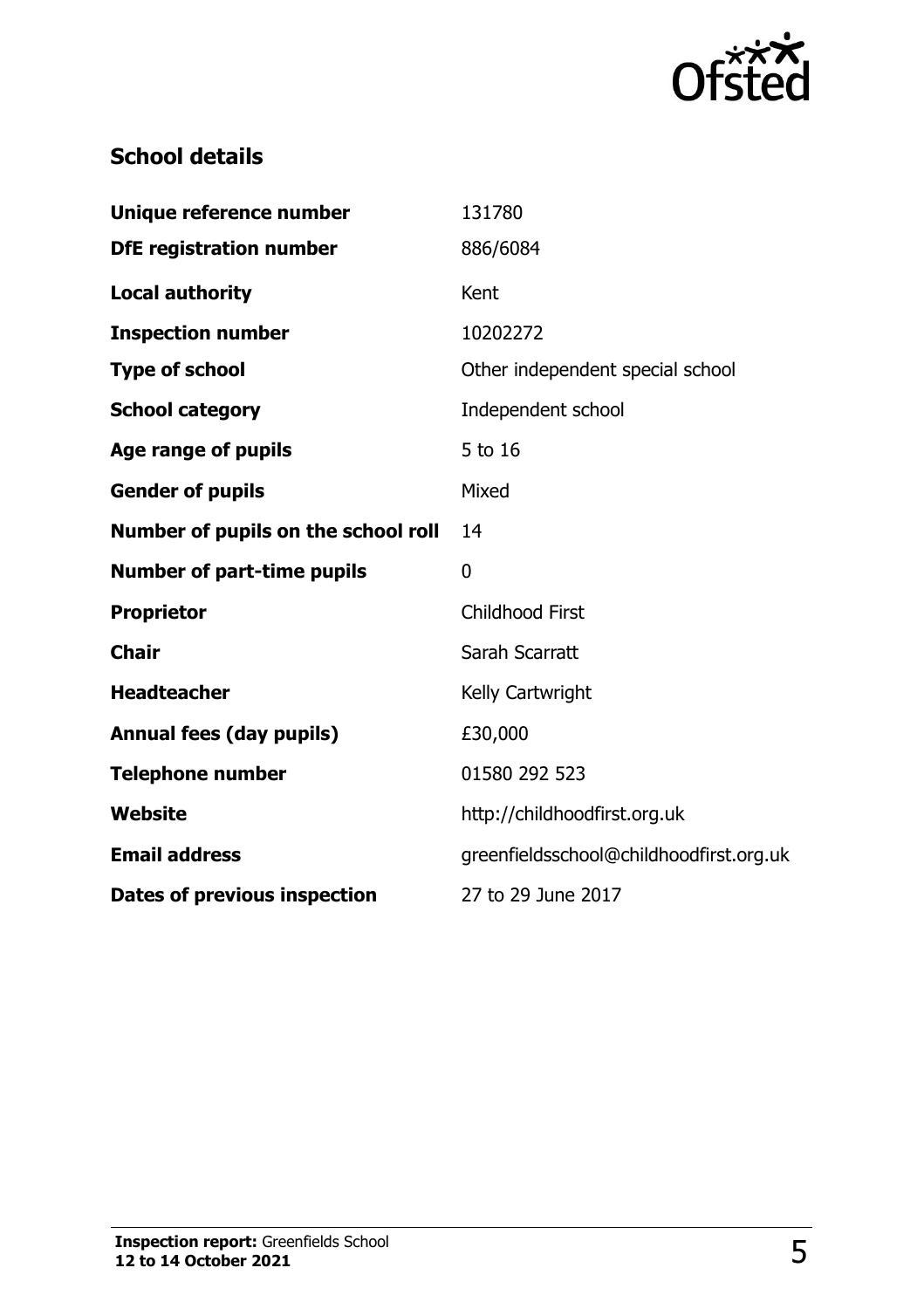

## **Information about this school**

- Greenfields is an independent special school, registered for up to 23 pupils who have social, emotional and mental health needs. There are currently 14 pupils on roll.
- $\blacksquare$  The school admits boys and girls aged between five and 16. At the time of the inspection, there were no pupils attending the school under the age of eight.
- The school operates from two sites within a short distance of each other. The younger pupils attend one site while the older pupils attend the other.
- The last standard inspection took place in June 2017, when the school's overall effectiveness was judged to be good and all of the independent school standards were found to be met. A subsequent material change inspection took place in February 2019.
- The school forms part of a therapeutic community managed by Childhood First, a registered charity.
- All pupils are in the care of local authorities. All have an education, health and care plan. Many pupils have histories of disrupted schooling.
- The school offers a therapeutic approach to teaching and learning, with a strong focus on the personal development of pupils.
- Since the last inspection, the school has increased its age range from five to 14 years to five to 16 years. There were no pupils over the age of 16 attending the school at the time of the inspection.
- The school is currently using one registered alternative provider.

### **Information about this inspection**

Inspectors carried out this inspection under section 109(1) and (2) of the Education and Skills Act 2008. The purpose of the inspection is to advise the Secretary of State for Education about the school's suitability for continued registration as an independent school.

The school meets the independent school standards. These are the requirements set out in the schedule to the Education (Independent School Standards) Regulations 2014.

- The inspectors held a wide range of meetings during the inspection. These included meetings with the headteacher and other school leaders, the chief executive officer, the proprietor's director of education, a representative of the governing body, staff and pupils. The lead inspector also held a telephone discussion with a member of staff from Catch-22, the alternative provision currently used by the school.
- The inspectors looked closely at the following subjects when considering the quality of education: reading, mathematics, science and computing. They met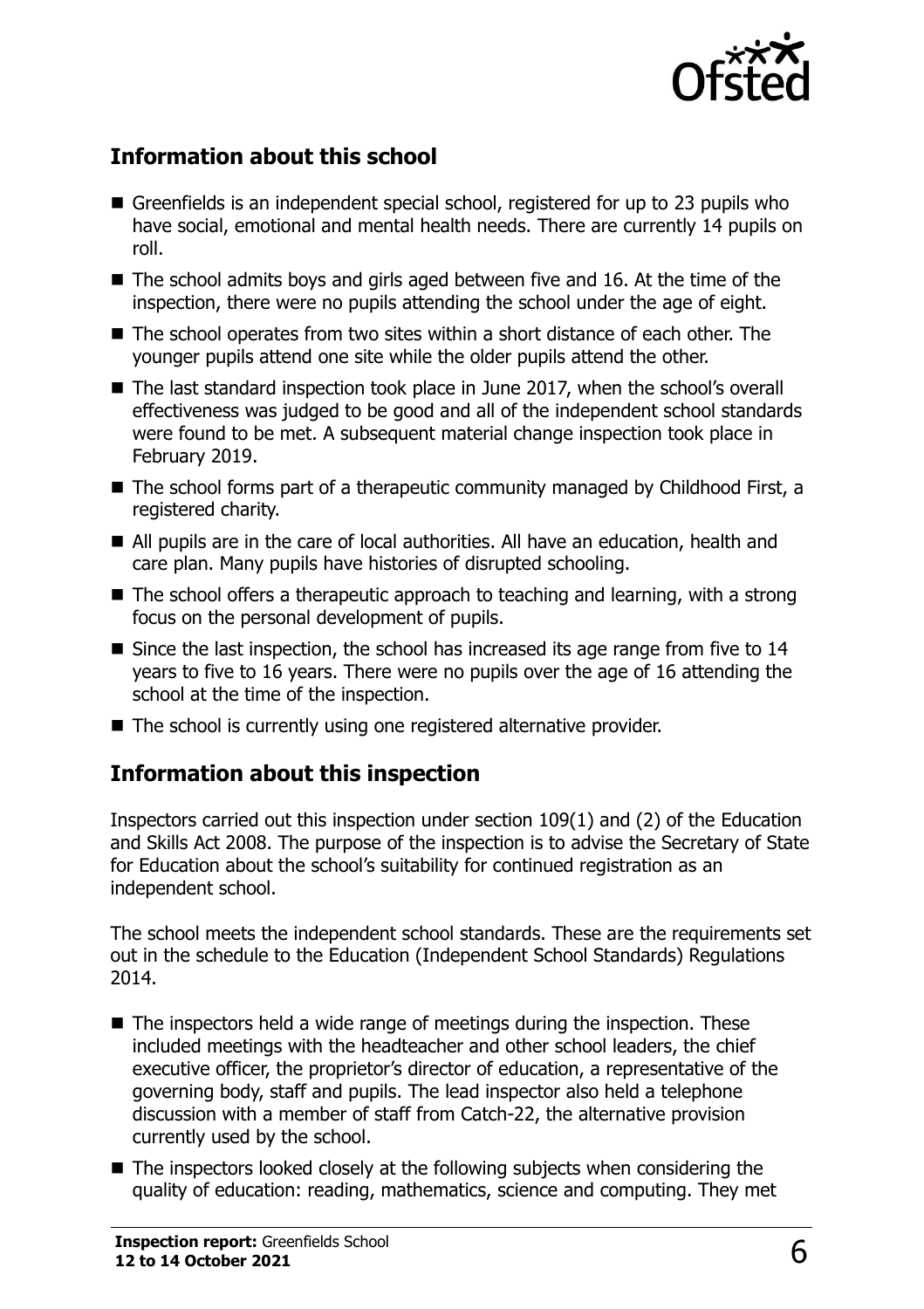

with subject leaders, visited lessons, looked at pupils' work and reviewed curriculum plans.

- The inspectors observed pupils' behaviour in classrooms, during breaktimes, and as pupils moved around the school.
- The inspectors reviewed seven responses to Ofsted's online parents' survey and accompanying free-text messages. They also considered the surveys for staff.
- The lead inspector checked the single central register and talked with leaders responsible for safeguarding. She also considered safeguarding documents and records.
- The inspection team reviewed a range of documentation, including policies and documents associated with the independent school standards.

#### **Inspection team**

Julie Sackett, lead inspector **Her Majesty's Inspector** 

Alan Johnson **Ofsted Inspector**